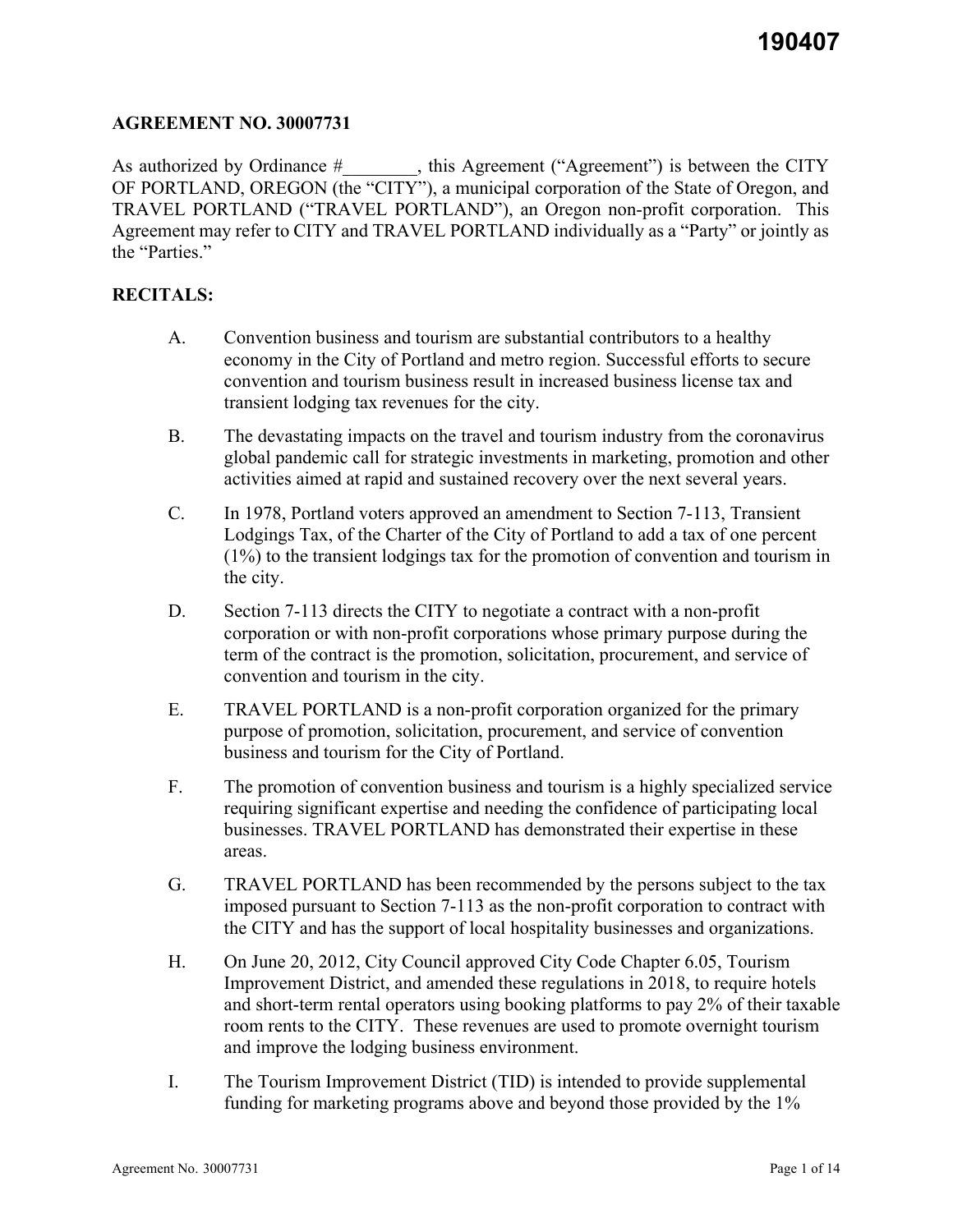Transient Lodgings Tax specified in Charter Section 7-11.

- J. In 2021, City Council further amended City Code Chapter 6.05, Tourism Improvement District adding a 1% surcharge fee to provide additional funds for investment in promotional programs and efforts critically important to the recovery of jobs, business activity, and transient lodging tax revenues as the industry recovers from the coronavirus global pandemic.
- K. Chapter 6.05 directs that the Tourism Improvement District revenues be forwarded to and managed by a comprehensive destination marketing organization operating in Portland as an incorporated nonprofit organization.
- L. TRAVEL PORTLAND is an Oregon nonprofit corporation and a comprehensive destination marketing organization operating in Portland.
- M. The CITY has determined that services provided by TRAVEL PORTLAND to fulfill the requirements of the City Charter and City Code referenced above, are in the public interest, will be for a public purpose and for the benefit of the city.
- N. The CITY's goals for TRAVEL PORTLAND's efforts under this Agreement include seeking opportunities to maximize the return to the local economy from public expenditures for tourism and convention marketing; ensuring the benefits of visitor expenditures and return on investments go to all members of the industry, including non-TRAVEL PORTLAND members, and women-owned, minority-owned and emerging small businesses; and continuing to improve customer satisfaction with the delivery of government supported programs.
- O. TRAVEL PORTLAND's efforts under this Agreement will be assessed and reported as described in this Agreement and in its Attachment 1, Performance Measures.

# **AGREED:**

Pursuant to the above RECITALS, which are fully incorporated into this Agreement, and in consideration of mutual promises and covenants contained herein, the CITY and TRAVEL PORTLAND agree to the following:

#### **I. CITY AGREES TO:**

A. Pay to TRAVEL PORTLAND, CITY tax revenue from the one percent (1%) Transient Lodgings Tax imposed by City Charter Section 7-113 (2) and City Code Section 6.04.020, 1) including any late penalty and interest revenue imposed by Chapter 6.04, 2) less any refunds or credits authorized by City Code Chapter 6.04, 3) less half of the expenses or costs incurred by the Revenue Division to administer the Transient Lodging Tax program, 4) any additional costs applied by the City Council to administer these funds, including but not limited to General Fund Overhead, and 5) any citywide charges that are passed through to separate funds such as the ITS Cost Recovery allocation. Funds paid to TRAVEL PORTLAND under this section are to be used exclusively for the promotion,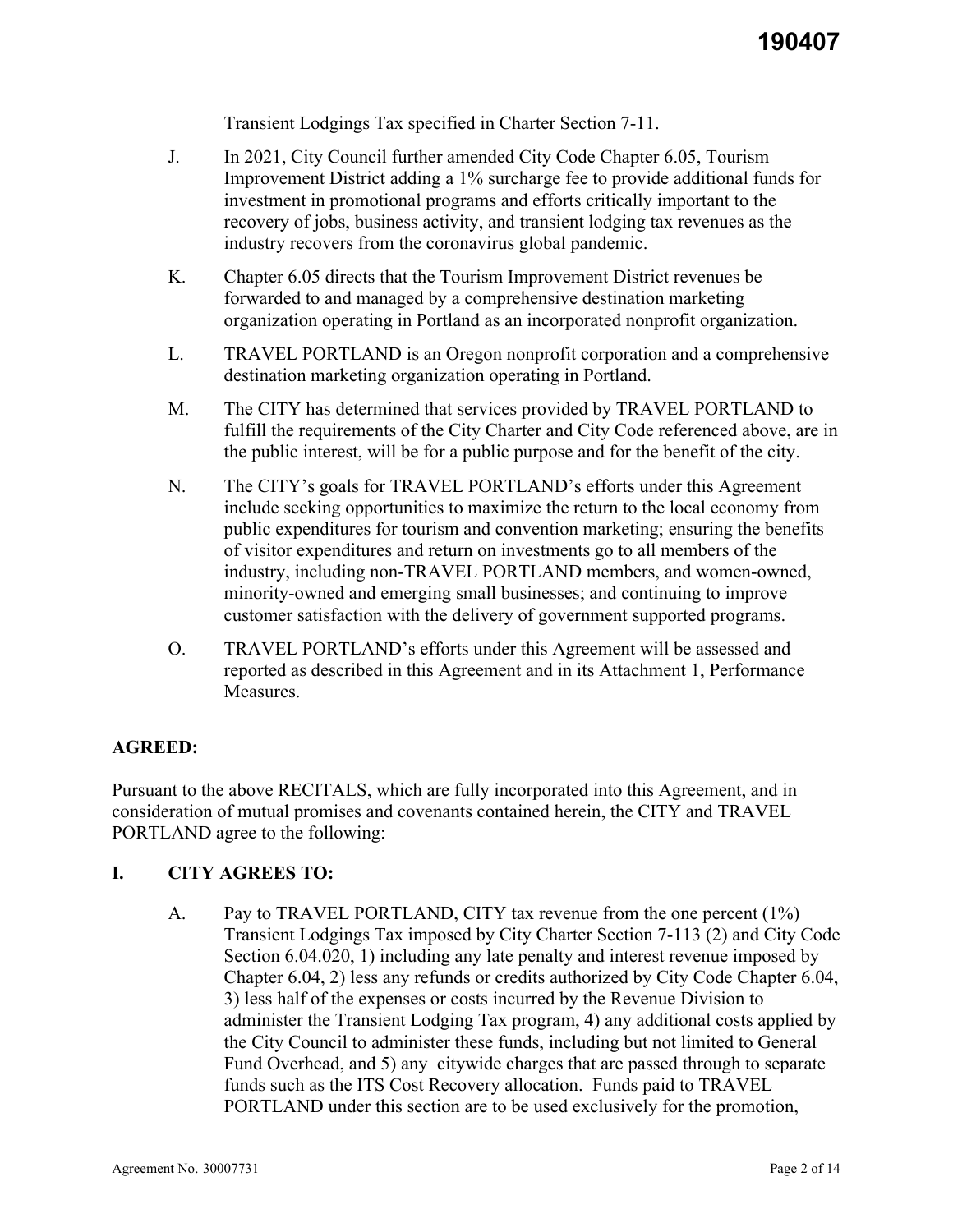solicitation, procurement, and service of convention business and tourism in the City of Portland.

- B. Pay to TRAVEL PORTLAND, CITY fee revenue from the three percent (3%) Tourism Improvement District assessment imposed by City Code Section 6.05.060, as such percentage may be adjusted in the future, 1) including any late penalty and interest revenue imposed by Chapter 6.05, 2) less any refunds or credits authorized by Chapter 6.05, 3) less an administration fee equal to one and one-quarter percent (1.25%) of total fee revenue collected, and 4) the ITS Cost Recovery allocation applied to the TID Fund. Funds paid to TRAVEL PORTLAND under this section are to be used for the promotion of overnight tourism and improvement of the lodging and hospitality business environment in the City of Portland.
- C. Pay the above funds each CITY accounting period, providing TRAVEL PORTLAND is not at the time of any such payment in default of any of its obligations under this Agreement.
- D. Provide TRAVEL PORTLAND with annual revenue projections of the one percent (1%) Transient Lodgings Tax and the three percent (3%) Tourism Improvement District assessment.
- E. On a quarterly basis, provide data collected by the Revenue Division, or the results of analysis of such data, to assist and support TRAVEL PORTLAND'S reporting requirements under this Agreement, provided that such data is available and does not violate the Revenue Division's confidentiality provisions as determined by the Revenue Division in its sole discretion. Specifically, to the extent possible, the Revenue Division will provide data on collections aggregated by sub-geography of the City determined by groups of zip codes.
- F. Provide staff resources from the Portland Film Office staff as follows:
	- 1. Within sixty (60) days of the execution of this Agreement, to provide to TRAVEL PORTLAND for review, a work program detailing the proposed uses for the TRAVEL PORTLAND funds to the Portland Film Office during the first year of this Agreement.
	- 2. During the later four (4) years of this Agreement, to provide no later than May 1 to TRAVEL PORTLAND for review, a work program detailing the proposed uses for the TRAVEL PORTLAND funds to the Portland Film Office in the next fiscal year.
	- 3. During the first year of this Agreement to work with TRAVEL PORTLAND to incorporate the principles of diversity, equity and inclusion in all of its activities including its program of work, its marketing and promotional programs, services and activities, and all other aspects of its business efforts and in establishing the performance measures and benchmarks described in Section II. D.
	- 4. During the latter four (4) years of this Agreement to provide quarterly data and other information needed to measure and assess results using the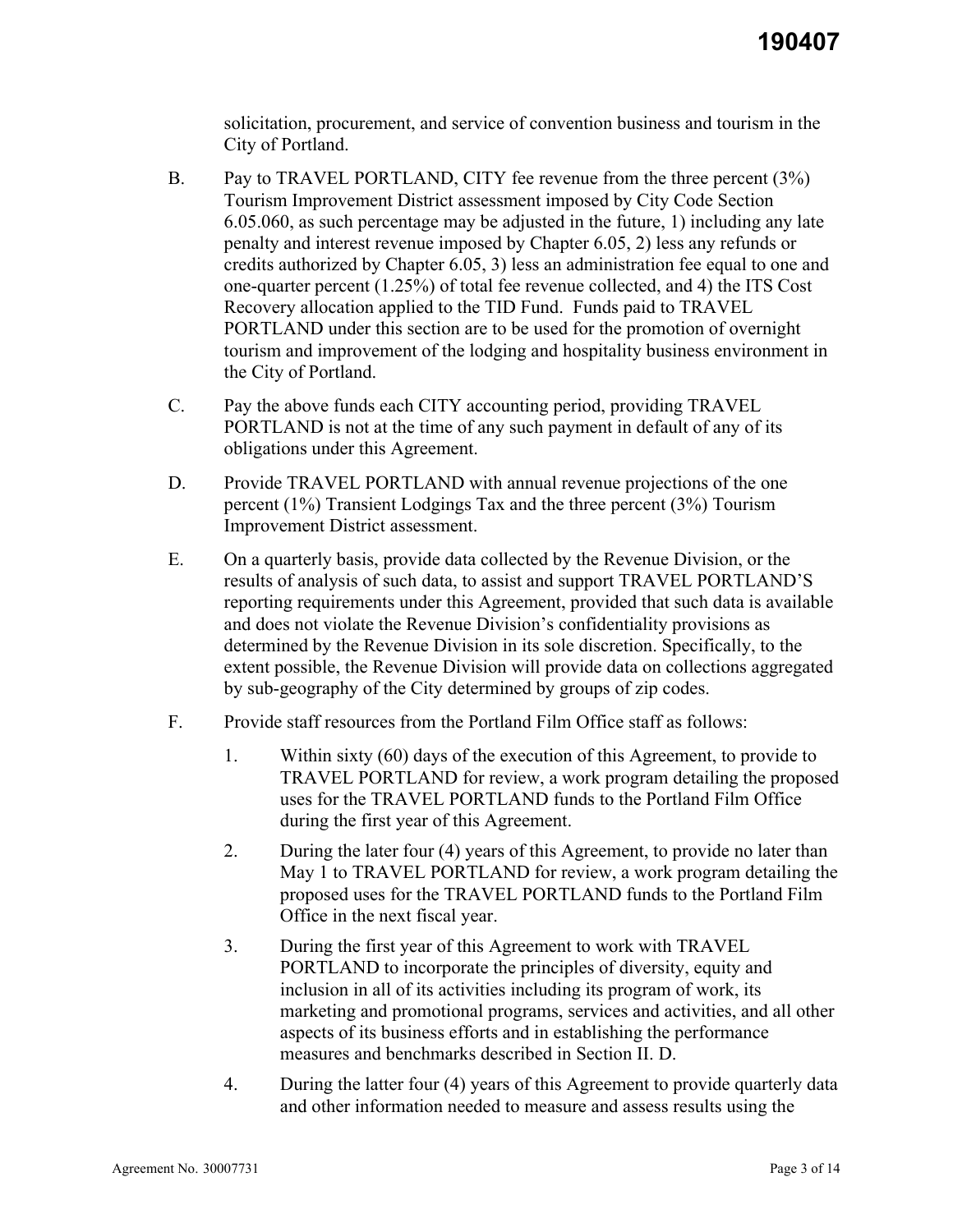performance measures and benchmarks.

- G. Provide an Agreement Fiscal Manager from the CITY's Revenue Division to facilitate the preparation and maintenance of budgeting by TRAVEL PORTLAND under this Agreement, and technical advice if requested.
- H. Provide an Agreement Program Manager from the CITY's Spectator Venues Program to facilitate and support TRAVEL PORTLAND's efforts and reporting under this Agreement.

## **II. TRAVEL PORTLAND AGREES TO:**

- A. Undertake programs, services, and activities, which are consistent with City Charter Section 7-113 and City Code Chapter 6.05, to achieve the objectives set out in Attachment 1, Performance Measures, and to report on the extent to which the CITY's goals for TRAVEL PORTLAND are being realized.
- B. Provide, within its resource capability, adequate services and personnel to promote, solicit, procure, and service convention business and tourism, and to promote overnight tourism and improve the lodging and hospitality business environment.
- C. Maintain a position on the Travel Portland Board of Directors to be filled by the Mayor or other City Council member appointed by the Mayor.
- D. For as long as the 1% TID surcharge is in effect, TRAVEL PORTLAND shall provide One hundred Fifty Thousand Dollars (\$150,000) each year, escalated annually by CPI, to the Portland Film Office subject to the following:
	- 1. These funds will be used exclusively to enhance the Film Office's efforts to attract and book television, film and video productions that generate overnight stays at local hotels.
	- 2. These funds are additive to, and will not be used to substitute for, other CITY resources used to support the Film Office and cannot under any circumstances be used to pay costs stemming from Film Office staffing, including but not limited to salary and benefits, or for basic overhead expenses. If programs of work are developed in conjunction with TRAVEL PORTLAND that require additional staff time the CITY and TRAVEL PORTLAND will have written agreement on any staff cost covered by these funds.
	- 3. During the first year of this Agreement, TRAVEL PORTLAND will work with the Portland Film Office to develop performance measures and establish benchmarks, incorporating the principles of diversity, equity and inclusion, against which outcomes will be assessed during the latter four (4) years of this Agreement, including methods measuring the room nights generated by all productions.
	- 4. During each year of this Agreement, make two equal payments to the film Office, the first on or before December  $31<sup>st</sup>$  and the second, on or before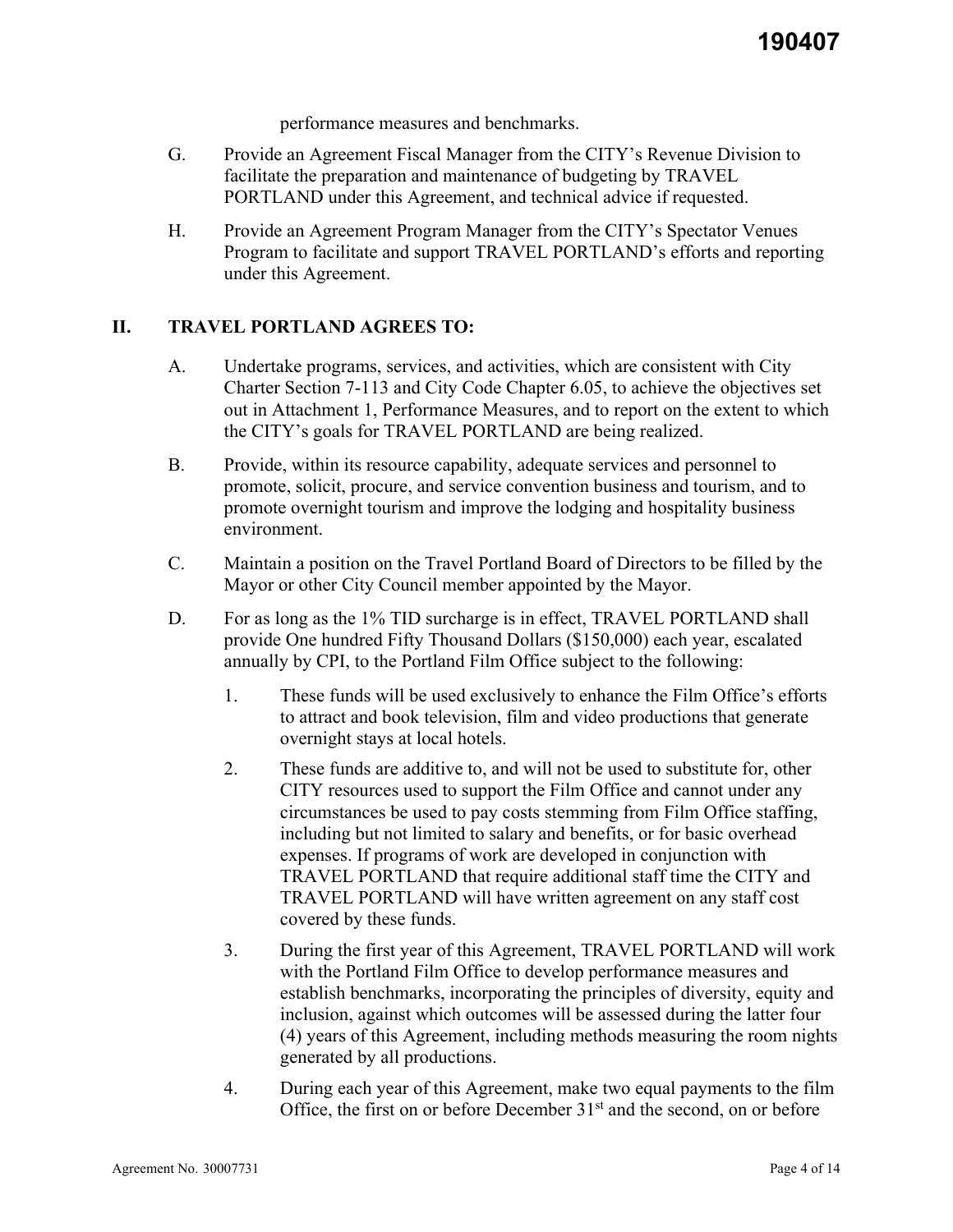June  $30<sup>th</sup>$ .

- E. Beginning in 2022, submit, on or before June  $1<sup>st</sup>$  of every even numbered year during the term of this Agreement, to the Mayor or the Mayor's designee, with a copy to CITY Program Manager, a two (2) year Strategic Plan outlining 1) organizational vision, mission, and goals, 2) a program of activities to achieve the objectives described in the plan and the performance measures contained in Attachment 1, and 3) a budget allocating resources for each of the following two (2) fiscal years (July 1 through June 30).
- F. Beginning in 2023, submit, on or before June  $1<sup>st</sup>$  of each odd numbered year during the term of this Agreement, to Mayor or the Mayor's designee, with a copy to CITY Program Manager, an updated budget for the following fiscal year (July 1 through June 30).
- G. Submit to City Council members, with a copy to CITY Program Manager, quarterly reports summarizing implementation of program activities that address objectives described in the Strategic Plan and Attachment 1, Performance Measures.
- H. On request of the CITY Program Manager, submit such other forms or materials that are submitted to TRAVEL PORTLAND's Board of Directors.
- I. TRAVEL PORTLAND will incorporate the principles of diversity, equity, and inclusion in all of its activities including its Strategic Plan, its marketing and promotional programs, services and activities, and all other aspects of its business efforts. TRAVEL PORTLAND will include programs, services and activities that seek to expand the opportunities for local minority enterprises and organizations to connect with and benefit from the tourism and convention industries.
- J. Report to City Council, at least once in each year during the term of this Agreement, on efforts to meet the performance measures contained in Attachment 1, work program implementation, contracting with minority, women, and emerging small businesses (COBID), equal employment status, and fiscal matters related to this Agreement.

# **III. GENERAL AND ADMINISTRATIVE PROVISIONS**

- A. Term of Agreement. The Effective Date of this Agreement shall be July 1, 2021. This Agreement shall terminate on June 30, 2026, unless otherwise terminated early as provided in this Agreement.
- B. Travel Portland Representative: TRAVEL PORTLAND's authorized representative for this Agreement is Jeff Miller, President, or such other person as may be designated by TRAVEL PORTLAND through its Board of Directors in writing.
- C. City Agreement Managers: The CITY's Program Manager for this Agreement is Karl Lisle, Spectator Venues and Visitor Activities Manager, or such other person as may be designated by the CITY's Chief Administrative Officer in writing. The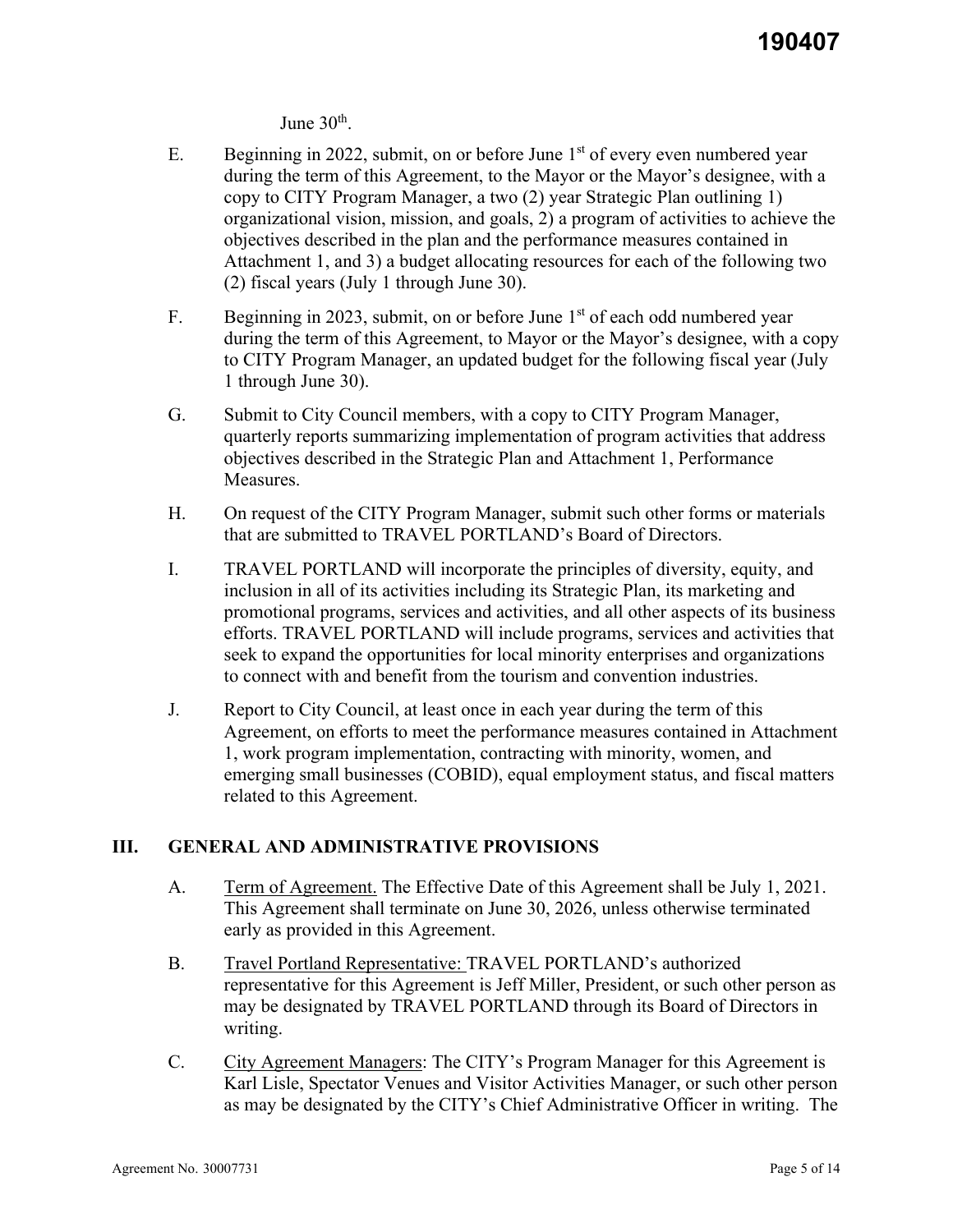CITY's Fiscal Manager for this Agreement is Scott Karter, Tax Division Manager, or such other person as may be designated by the CITY's Chief Financial Officer in writing.

- D. Travel Portland Agreement Managers: TRAVEL PORTLAND'S Program Manager for this Agreement shall be Jeff Miller, President and CEO, or other such person as may be designated by the Travel Portland Board of Director's in writing. TRAVEL PORTLAND'S Fiscal Manager for this Agreement shall be Sarah Chisholm, Chief Financial Officer, or other such person as may be designated by the Travel Portland' President and CEO.
- E. Oversight: The City's Chief Administrative Officer shall have administrative oversight responsibility for this Agreement and may initiate or implement any CITY action or approval described herein unless otherwise noted. Approval of this Agreement and specific actions under this Agreement, as noted, require City Council action.
- F. Program and Fiscal Monitoring: The Program Manager and Fiscal Manager will monitor on an as-needed basis to assure Agreement compliance. Monitoring may include, but is not limited to, on site visits, telephone interviews and review of required reports, and will cover both programmatic and fiscal aspects of the Agreement. The frequency and level of monitoring will be determined by the Program Manager and Fiscal Manager. Notwithstanding such monitoring or lack thereof, TRAVEL PORTLAND remains fully responsible for performing the work, services or obligations required by this Agreement in accordance with its terms and conditions.
- G. Payment and Overpayment: The CITY makes payments via electronic fund transfers through the Automated Clearing House (ACH) network. To initiate payment of invoices, TRAVEL PORTLAND shall execute the CITY's standard ACH Vendor Payment Authorization Agreement. Upon verification of the data provided, the ACH Vendor Payment Authorization Agreement will authorize the CITY to deposit payment directly into specified Contractor accounts with specified financial institutions. All payments shall be made in United States currency. If an audit discloses that payments to TRAVEL PORTLAND were in excess of the amount to which TRAVEL PORTLAND was entitled, then TRAVEL PORTLAND shall repay the amount of the excess to the CITY.
- H. Exclusive Use of Funds: Consistent with City Charter Section 7-113 TRAVEL PORTLAND shall use funds paid pursuant to Section I. A of this Agreement exclusively for the promotion, solicitation, procurement, and service of convention business and tourism, and shall achieve a reasonable balance in the allocation of CITY revenues among visitor services, tourism, and convention business efforts and activities. Consistent with City Code Chapter 6.05, TRAVEL PORTLAND shall use funds paid pursuant to Section I. B of this Agreement for programs that promote of overnight tourism and improve the lodging and hospitality business environment.
- I. Publicity: TRAVEL PORTLAND and CITY shall collaborate on media releases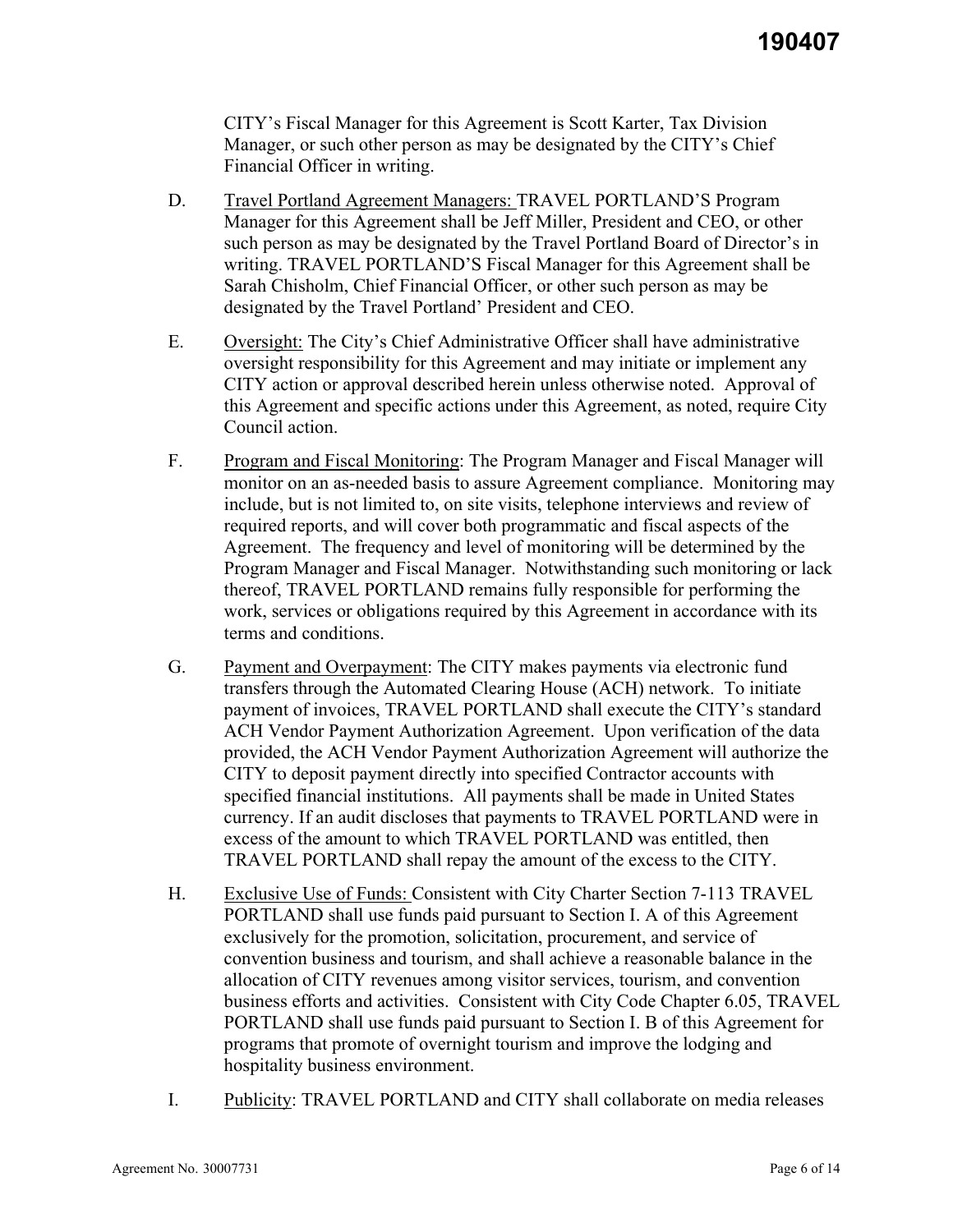and other publicity as appropriate to highlight efforts of mutual interest and benefit. TRAVEL PORTLAND shall not use the City seal or other representations of the City in its external advertising, marketing, website, or other promotional efforts, nor shall TRAVEL PORTLAND issue any news release or public announcements pertaining to this Agreement without the express written approval of the CITY. Such approval may be withheld in the CITY's sole discretion. TRAVEL PORTLAND shall not use the City seal without specific written permission from the City Auditor. Nothing in this Agreement implies CITY's endorsement or support of the viewpoints expressed by TRAVEL PORTLAND. CITY reserves the right to request TRAVEL PORTLAND clarify CITY's disassociation or non-endorsement of TRAVEL PORTLAND's viewpoints.

- J. Cause for Termination; Cure. It shall be a material breach and cause for termination of this Agreement if 1) TRAVEL PORTLAND uses funds provided to them under this Agreement outside of the scope of this Agreement, or if 2) TRAVEL PORTLAND fails to comply with any other term or condition or to perform any obligations under this Agreement within sixty (60) days after written notice of termination from CITY. If the breach is of such nature that it cannot be completely remedied within the sixty (60) day cure period, TRAVEL PORTLAND shall commence cure within the sixty (60) days, notify CITY of TRAVEL PORTLAND's steps for cure and an estimated time table for full correction and compliance, proceed with diligence and good faith to correct any failure or noncompliance, and obtain written consent from CITY for a reasonable extension of the cure period.
- K. No Payment or Further Services Authorized During Cure Period. During the cure period, CITY is under no obligation to continue providing additional funds notwithstanding any payment schedule indicated in this Agreement. Unless otherwise agreed to by CITY in writing, TRAVEL PORTLAND shall not perform services or take actions that would require CITY to pay additional funds to TRAVEL PORTLAND during or beyond the cure period. TRAVEL PORTLAND shall not spend unused funds and such unused funds shall be deemed held in trust for CITY, unless the CITY agrees in writing to alternative arrangements. TRAVEL PORTLAND shall be solely responsible for any expenses associated with cure of its noncompliance or failure to perform.
- L. Termination for Cause; Timing. Termination for cause based on TRAVEL PORTLAND's material breach shall be effective upon written notice of termination, which notice will require City Council approval. Termination for cause based on failure to comply or perform other obligations shall be effective at the end of the sixty (60) day cure period unless a written extension of cure period is granted by CITY. TRAVEL PORTLAND shall return all funds that had not been expended as of the effective date of the termination unless the CITY agrees in writing to alternative arrangements. All finished or unfinished work products prepared by TRAVEL PORTLAND under this Agreement shall, at the option of CITY, become the property of CITY; and TRAVEL PORTLAND may be entitled to receive just and equitable compensation for any satisfactory work completed on such work product up until the time of notice of termination, in a sum not to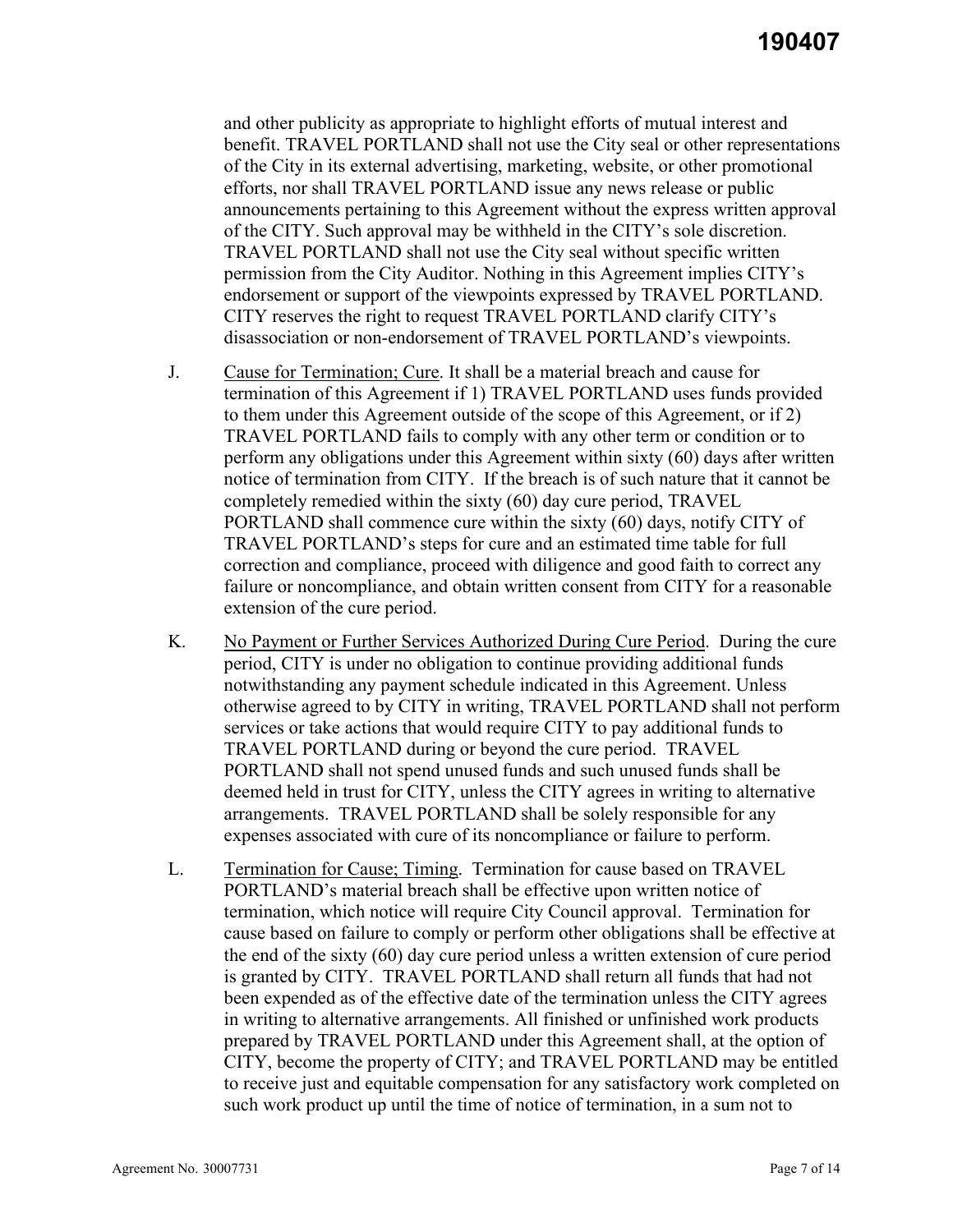exceed the funds already expended.

- M. Penalty for Termination for Cause. If this Agreement is terminated for cause, CITY, at its sole discretion and through its City Council, may seek repayment of any or all funds tendered under this Agreement in the prior 12 month period, and decline to approve or award future funding requests to TRAVEL PORTLAND.
- N. Waiver: No waiver of any breach of this Agreement shall be held to be a waiver of any other or subsequent breach of this Agreement. The failure of either Party to insist upon any of its rights under this Agreement upon one or more occasions, or to exercise any of its rights, shall not be deemed a waiver of such rights on any subsequent occasions.
- O. Termination by Agreement or for Convenience of City. CITY and TRAVEL PORTLAND may terminate this Agreement at any time by mutual written agreement. Alternatively, CITY, through its City Council, may, upon ninety (90) days written notice, terminate this Agreement for any reason deemed appropriate in its sole discretion. If the Agreement is terminated as provided in this paragraph, unless the Parties agree otherwise, TRAVEL PORTLAND shall return any funds that would have been used to provide services after the effective date of termination. Unless the Parties agree otherwise, TRAVEL PORTLAND shall finish any work and services covered by any funds already paid and shall not commence any new work or services which would require payment from any unused funds.
- P. Bankruptcy: The CITY may terminate this Agreement if TRAVEL PORTLAND: (a) becomes insolvent, makes a general assignment for the benefit of creditors; (b) suffers or permits the appointment of a receiver for its business or assets; (c) becomes subject to any proceeding under any bankruptcy or insolvency law whether domestic or foreign, and such proceeding has not been dismissed within a sixty (60) day period; or (d) has wound up or liquidated, voluntarily or otherwise.
- Q. Changes in Anticipated Services. If, for any reason, TRAVEL PORTLAND's anticipated services or actions are terminated, discontinued or interrupted, CITY may, through its City Council, terminate, suspend or reduce payment of funds. TRAVEL PORTLAND shall immediately refund to CITY any unexpended funds received by TRAVEL PORTLAND.
- R. Amendment. Any changes to the provisions of this Agreement shall be in the form of an Amendment. No provision of this Agreement may be amended unless such Amendment is approved as to form by the City Attorney and executed in writing by authorized representatives of the Parties. The City's Chief Administrative Officer, or another person designated by the Chief Administrative Officer in writing, is authorized to execute administrative amendments to this Agreement including amendments to the scope of services, performance measures or the terms and conditions of this Agreement, provided that such changes do not increase CITY's financial obligations or risks or affect the substantive rights of the Parties. All other amendments require approve by City Council.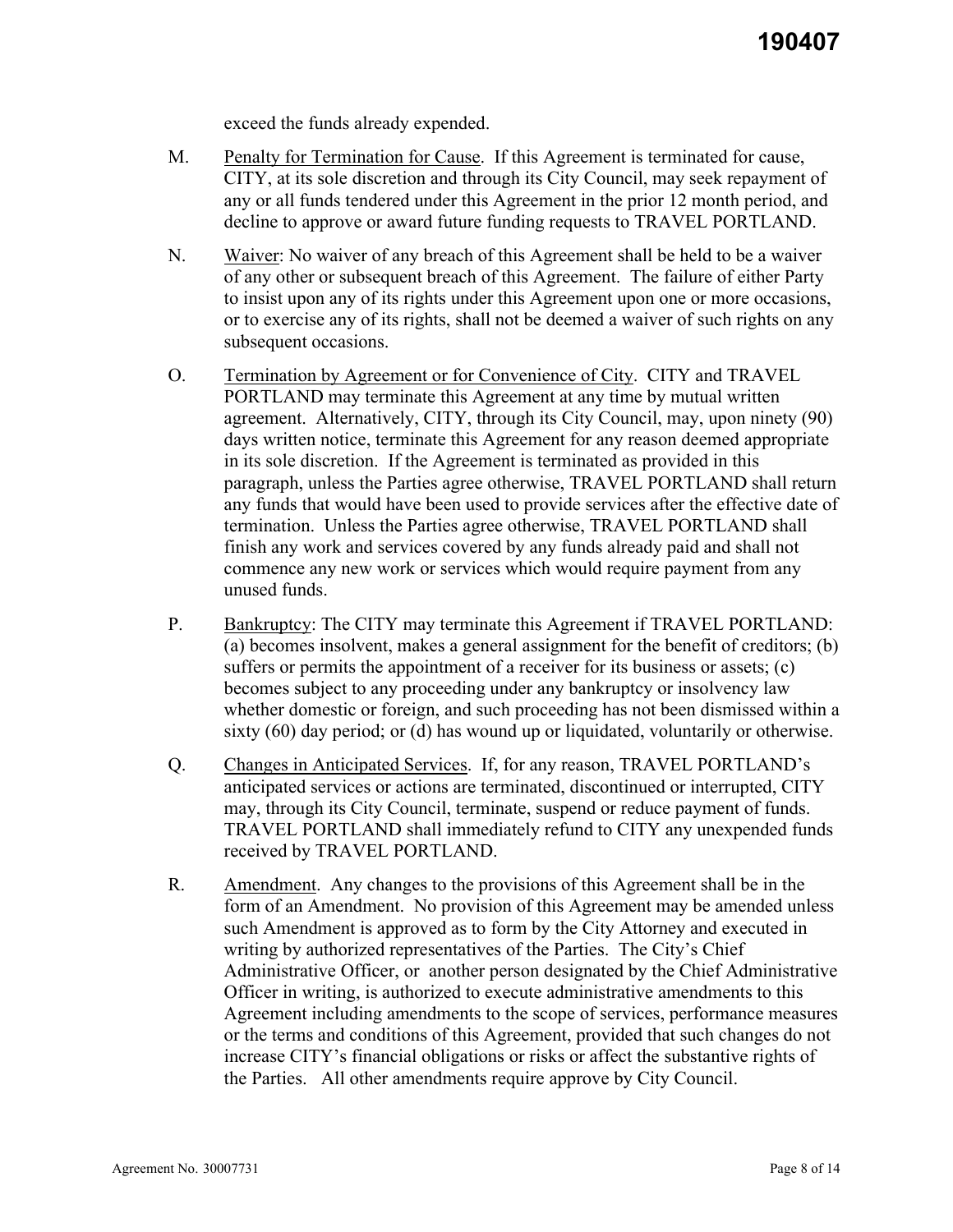- S. Non-discrimination; Civil Rights. TRAVEL PORTLAND shall comply with nondiscrimination, civil rights and equal employment opportunity and rehabilitation provisions under applicable federal, state and local laws, including but not limited to: Civil Rights Act of 1964; Rehabilitation Act of 1973; Genetic Information Nondiscrimination Act of 2008; Age Discrimination in Employment Act; the American with Disabilities Act and amendments thereof; ORS Chapters 659 and 659A; and Portland City Code Title 23. TRAVEL PORTLAND shall not discriminate in the provision of its services to the public or in its employment practices because of race, color, religion, sex, age, disability, familial status, sexual orientation, national origin or other protected status. Employment practices include but are not be limited to: hiring, promotion, demotion, or transfer; recruitment or recruitment advertising; layoff or termination; rates of pay or other forms of compensation; and selection for training, including apprenticeship. TRAVEL PORTLAND shall incorporate the requirements of this paragraph in all of other agreements for work related to this Agreement, except agreements governed by Section 104 of Executive Order 11246 shall comply with the requirements of the Executive Order and relevant federal regulations. TRAVEL PORTLAND shall maintain certification as an EEO Affirmative Action Employer as provided for in Chapter 5.33.076 of the Code of the City of Portland for the duration of this Agreement and complete an updated EEO-AA implementation plan if requested by the CITY.
- T. Maintenance of and Access to Records. TRAVEL PORTLAND shall keep accurate records and accounts of funds allocated to it by CITY in such manner that these accounts and records are separate and identifiable from all other accounts and in accordance with Generally Accepted Accounting Principles (GAAP). TRAVEL PORTLAND shall maintain all books, general organizational and administrative information, documents, papers, and records of TRAVEL PORTLAND that are related to this Agreement or TRAVEL PORTLAND's performance of work or services, for six (6) years after CITY makes final payment or the termination date of this Agreement or until the resolution of all audit questions or claims, whichever is later. TRAVEL PORTLAND shall provide CITY prompt access to these records upon request and permit copying as CITY may require.
- U. Audit. CITY, either directly or through a designated representative, may conduct financial or performance audit of the billings and services under this Agreement or TRAVEL PORTLAND records at any time in the course of this Agreement and during the six (6) year period established in Section P above. As applicable, audits will be conducted in accordance with generally accepted auditing standards as promulgated in *Government Auditing Standards* by the Comptroller General of the United States General Accounting Office. If an audit discloses that payments to TRAVEL PORTLAND exceeded the amount to which TRAVEL PORTLAND was entitled, then TRAVEL PORTLAND shall repay the amount of the excess to CITY.
- V. Indemnification. TRAVEL PORTLAND shall hold harmless, defend, and indemnify CITY, and its officers, agents and employees against all claims,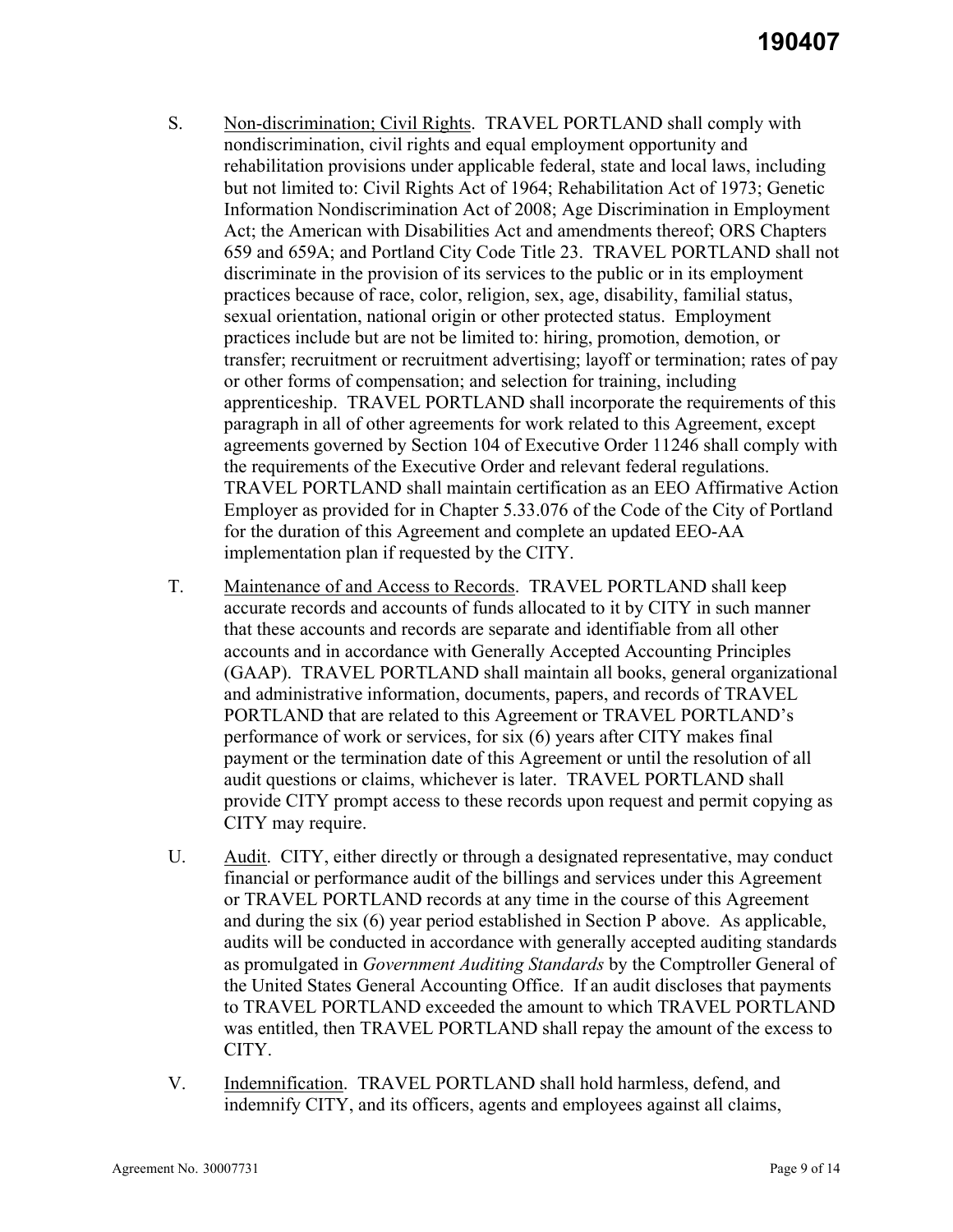demands, actions, and suits (including all attorney fees and costs) brought against any of them arising from actions or omissions of TRAVEL PORTLAND and/or its contractors in the performance of this Agreement. This duty shall survive the expiration or termination of this Agreement.

- W. Insurance. TRAVEL PORTLAND shall obtain and maintain in full force at its own expense, throughout the duration of the Agreement and any extension periods, the required insurance identified below. CITY reserves the right to require additional insurance coverage as required by statutory or legal changes to the maximum liability that may be imposed on Oregon cities during the term of this Agreement.
	- 1. Workers' Compensation Insurance. TRAVEL PORTLAND, its contractors, and all employers working under this Agreement shall comply with ORS Chapter 656 and as it may be amended from time to time. Unless exempt under ORS Chapter 656, TRAVEL PORTLAND, its contractors and any employers working under this Agreement shall maintain coverage for all subject workers.
	- 2. Commercial General Liability Insurance: TRAVEL PORTLAND shall have commercial general liability insurance covering bodily injury, personal injury, property damage, including coverage for independent contractor's protection (required if any work will be subcontracted), premises/operations, contractual liability, products and completed operations, in a per occurrence limit of not less than \$2,000,000.
	- 3. Automobile Liability Insurance: TRAVEL PORTLAND shall have automobile liability insurance with coverage of not less than \$2,000,000 each accident. The insurance shall include coverage for any auto or all owned, scheduled, hired and non-owned auto. This coverage may be combined with the commercial general liability insurance policy.
	- 4. Additional Insured: The liability insurance coverages, except Professional Liability, Errors and Omissions, or Workers' Compensation where applicable, shall be shall be without prejudice to coverage otherwise existing, and shall name the City of Portland and its bureaus/divisions, officers, agents and employees as Additional Insureds, with respect to the TRAVEL PORTLAND's or its contractor's activities to be performed or services to be provided. Coverage shall be primary and non-contributory with any other insurance and self-insurance. Notwithstanding the naming of additional insureds, the insurance shall protect each additional insured in the same manner as though a separate policy had been issued to each, but nothing herein shall operate to increase the insurer's liability as set forth elsewhere in the policy beyond the amount or amounts for which the insurer would have been liable if only one person or interest had been named as insured.
	- 5. Continuous Coverage; Notice of Cancellation: TRAVEL PORTLAND shall maintain continuous, uninterrupted coverage for the duration of the Agreement. There shall be no termination, cancellation, material change,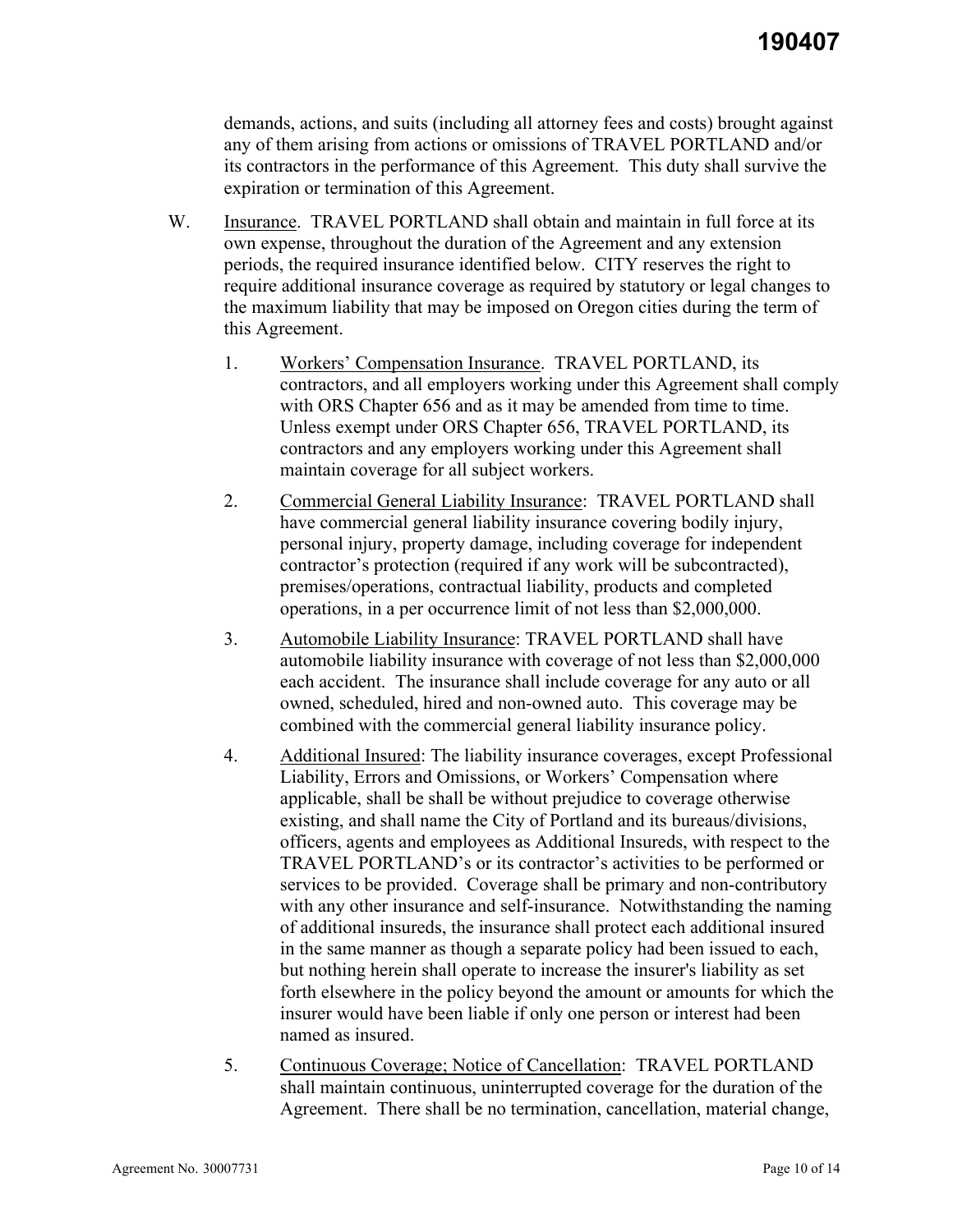potential exhaustion of aggregate limits, or non-renewal of coverage without thirty (30) days written notice from TRAVEL PORTLAND to CITY. If the insurance is canceled or terminated prior to termination of the Agreement, TRAVEL PORTLAND shall immediately notify CITY Program Manager and provide a new policy with the same terms. Any failure to comply with this clause shall constitute a material breach of the Agreement and shall be grounds for immediate termination of this Agreement.

- 6. Certificate(s) of Insurance: TRAVEL PORTLAND shall provide proof of insurance through acceptable certificate(s) of insurance, along with applicable endorsements, to CITY Program Manager at execution of the Agreement and prior to any commencement of work or delivery of goods or services under the Agreement or initial payment of funds. The certificate(s) will specify all of the parties who are endorsed on the policy as Additional Insureds (or Loss Payees). Insurance coverages required under this Agreement shall be obtained from insurance companies acceptable to CITY. CITY reserves the right to require, at any time, complete and certified copies of the required insurance policies evidencing the coverage required.
- X. Contractors; Non-Assignment. If TRAVEL PORTLAND utilizes contractors to complete its work under this Agreement, in whole or in part, TRAVEL PORTLAND shall require any of its contractors to agree, as to the portion contracted, to fulfill all obligations of the Agreement as specified in this Agreement. However, TRAVEL PORTLAND shall remain obligated for full performance hereunder, and CITY shall incur no obligation other than its obligations to TRAVEL PORTLAND hereunder. This Agreement shall not be assigned or transferred in whole or in part or any right or obligation hereunder, without prior written approval of CITY.
- Y. Independent Contractor Status. TRAVEL PORTLAND, its contractors, and employees are not employees of CITY and are not eligible for any benefits through CITY, including without limitation, federal social security, health benefits, workers' compensation, unemployment compensation, and retirement benefits. TRAVEL PORTLAND is independent of the CITY and, accordingly, this Agreement is not entered into as a joint venture, partnership, or agency between the Parties.
- Z. Conflict of Interest. No CITY officer or employee, during his or her tenure or for two (2) year thereafter, shall have any interest, direct or indirect, in Agreement or the proceeds thereof. CITY officers or employees who selected TRAVEL PORTLAND, participated in the award of this Agreement or managed this Agreement shall not seek the promise of employment from TRAVEL PORTLAND or be employed by TRAVEL PORTLAND during the term of the Agreement, unless waiver is obtained from CITY in writing.
- AA. Oregon Law and Forum. This Agreement shall be construed according to the laws of the State of Oregon without regard to principles of conflicts of law. Any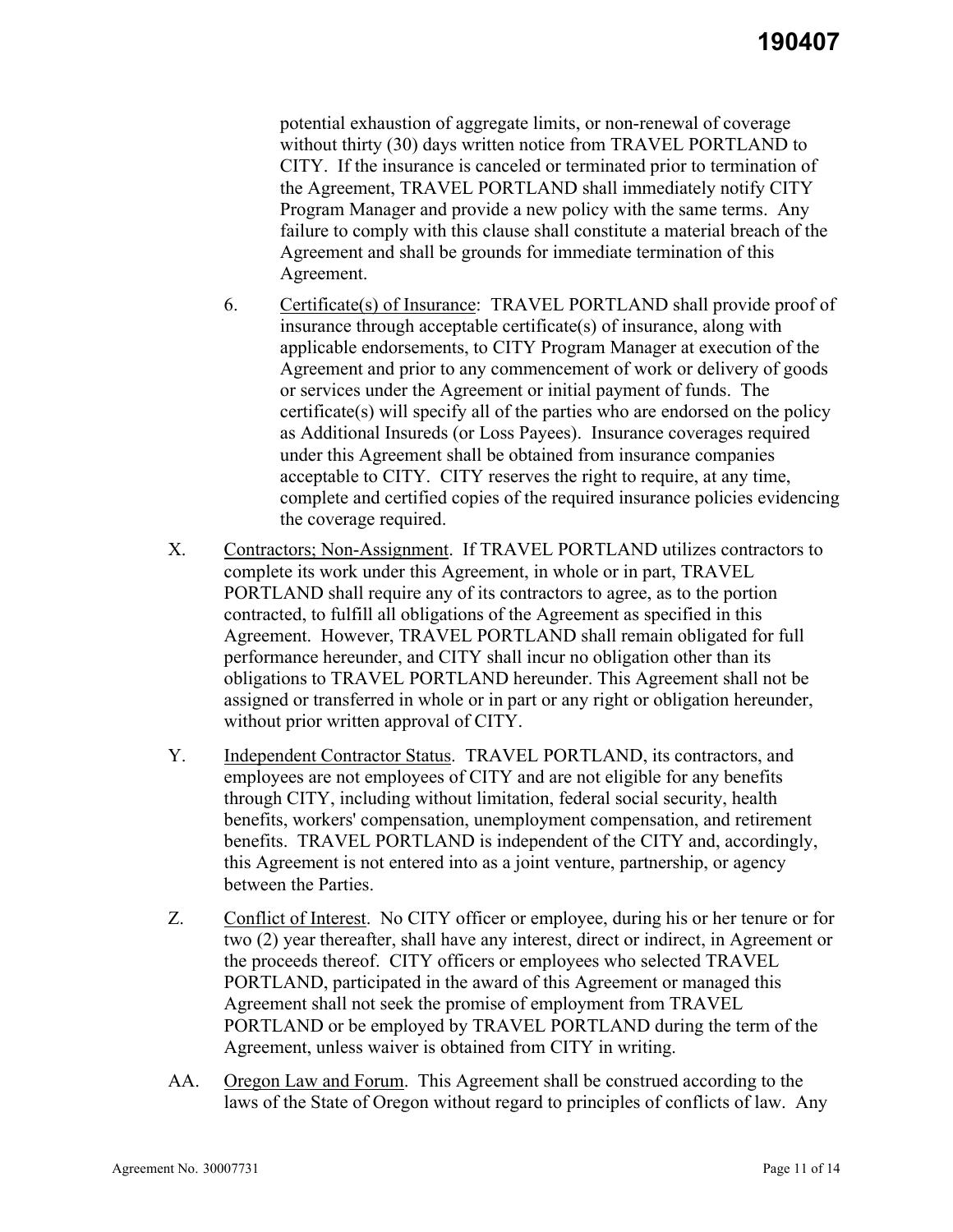litigation between the Parties arising under this Agreement or out of work performed under this Agreement shall occur in Multnomah County Circuit Court or the United States District Court for the State of Oregon.

- BB. Compliance with Law. TRAVEL PORTLAND and all persons performing work under this Agreement shall comply with all applicable federal, state, and local laws and regulations, including reporting to and payment of all applicable federal, state and local taxes and filing of business license. TRAVEL PORTLAND shall maintain its nonprofit and tax-exempt status during this Agreement.
- CC. Independent Financial Audits/Reviews. TRAVEL PORTLAND shall submit to the CITY Program Manager on or before November 1, of each year of this Agreement two copies of an audited financial statement which includes TRAVEL PORTLAND's expenditures of CITY funds allocated and paid to it during the preceding fiscal year.
- DD. Severability. The Parties agree that if any term or provision of this Agreement is declared by a court of competent jurisdiction to be illegal or in conflict with any law, the validity of the remaining terms and provisions shall not be affected, and the rights and obligations of the Parties shall be construed and enforced as if the Agreement did not contain the particular term or provision held to be invalid.
- EE. Merger. This Agreement contains the entire agreement between the Parties and supersedes all prior written or oral discussions or agreements. There are no oral or written understandings that vary or supplement the conditions of this Agreement that are not contained herein.
- FF. Third Party Beneficiaries. This Agreement is entered into for the benefit of the CITY and TRAVEL PORTLAND. Except as set forth herein, nothing in this Agreement shall be construed as giving any benefits, rights, remedies or claims to any other person, firm, corporation or other entity, including, without limitation, the general public or any member thereof, or to authorize anyone not a Party to this Contract to maintain a suit for breach of contract, personal injuries, property damage, or any other relief in law or equity in connection with this Contract.
- GG. Electronic Transaction; Counterparts. The Parties agree that they may conduct this transaction, including any amendments, by electronic means, including the use of electronic signatures. This Agreement, and any amendment, may be executed in any number of counterparts, each of which shall be deemed an original, but all of which together shall constitute a single instrument.
- HH. Written Notifications: All notices to, and other communication under this Agreement by a Party to another Party shall be sufficiently given or delivered if sent with all applicable postage or delivery charges prepaid by: (a) personal delivery; (b) sending a confirmed e-mail copy (either by automatic electronic confirmation or by affidavit of the sender) directed to the e-mail address of the Party set forth below; (c) registered or certified U.S. mail, return receipt requested; or (d) delivery service or "overnight delivery" service that provides a written confirmation of delivery, each addressed to a Party as follows: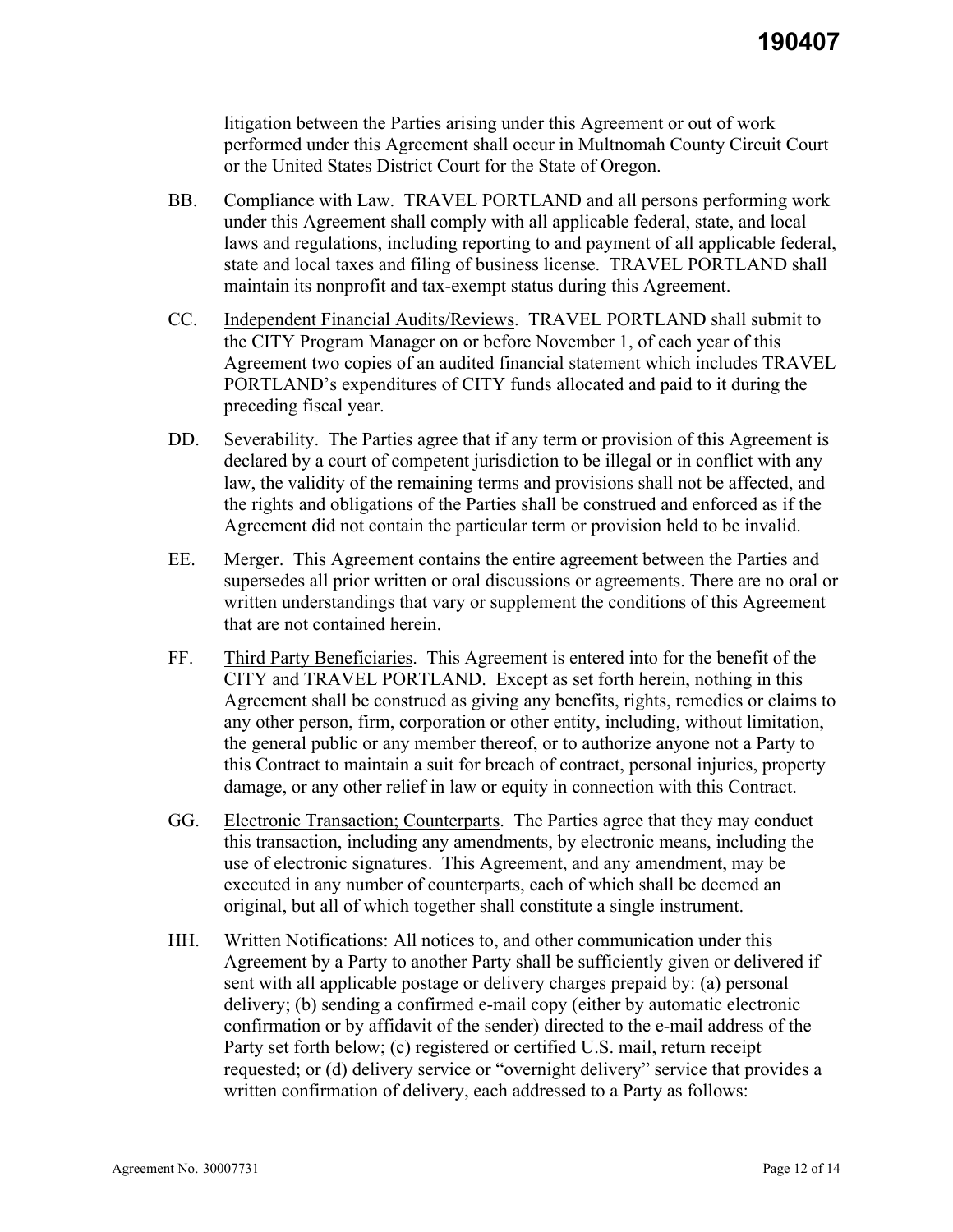If to CITY:

City of Portland 1120 S.W. Fifth Avenue, Room 901 Portland, Oregon 97204 Attn: Chief Administrative Officer Confirmation No.: 503-823-1182

with copies to:

City of Portland 1120 S.W. Fifth Avenue, Room 901 Portland, Oregon 97204 Attn: Spectator Venues Program Manager E-Mail: karl.lisle@portlandoregon.gov Confirmation No.: 503-823-5876

#### If to TRAVEL PORTLAND:

Travel Portland 100 SW Main, Suite 1100 Portland, Oregon 97204 Attn: Jeff Miller, President E-Mail: jmiller@travelportland.com Confirmation No.: 503-275-9797

with copies to: Travel Portland 100 SW Main, Suite 1100 Portland, Oregon 97204 Attn: Sarah Chisholm, Chief Financial Officer E-Mail: sarah@TravelPortland.com Confirmation No.: 503-275-9775

Each Party shall provide written notice to the other Party of any changes to the Party's contacts within thirty (30) calendars days. Notices may be sent by counsel for a party. Notice shall be deemed effective on the earlier of actual delivery or refusal of a party to accept delivery; provided that notices delivered by e-mail shall not be deemed effective unless simultaneously transmitted by another means allowed under this section. For a notice to be effective, the copied persons must also be given notice.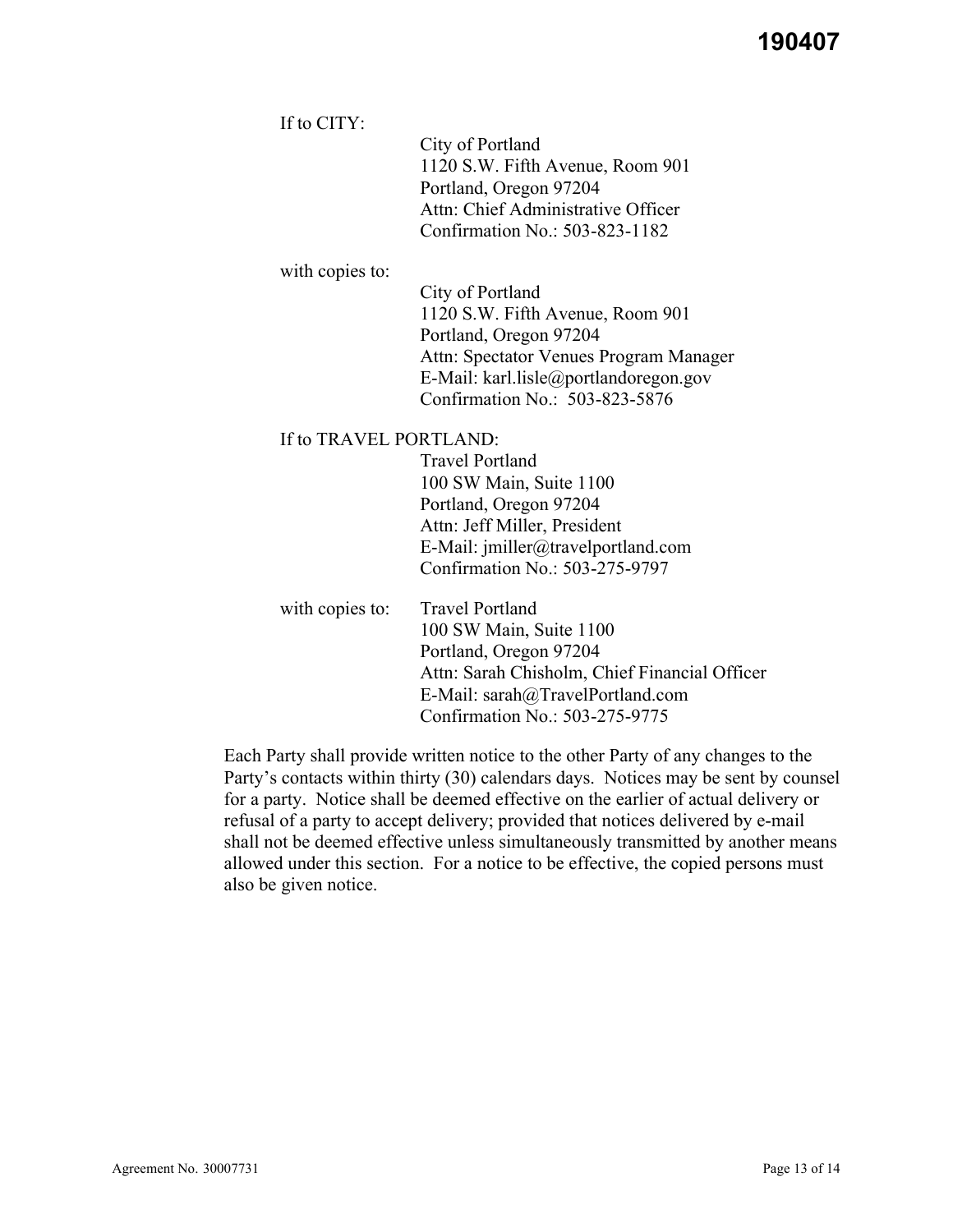**190407**

IN WITNESS WHEREOF, the Parties have executed this Amendment, which shall be effective as of the Effective Date.

# **CITY OF PORTLAND TRAVEL PORTLAND**

Mayor Ted Wheeler Jeff Miller, President and CEO

Date Date Date

Approved as to Form

City Attorney Date

April 26, 2021

April 26, 2021

 $\|\mu\|$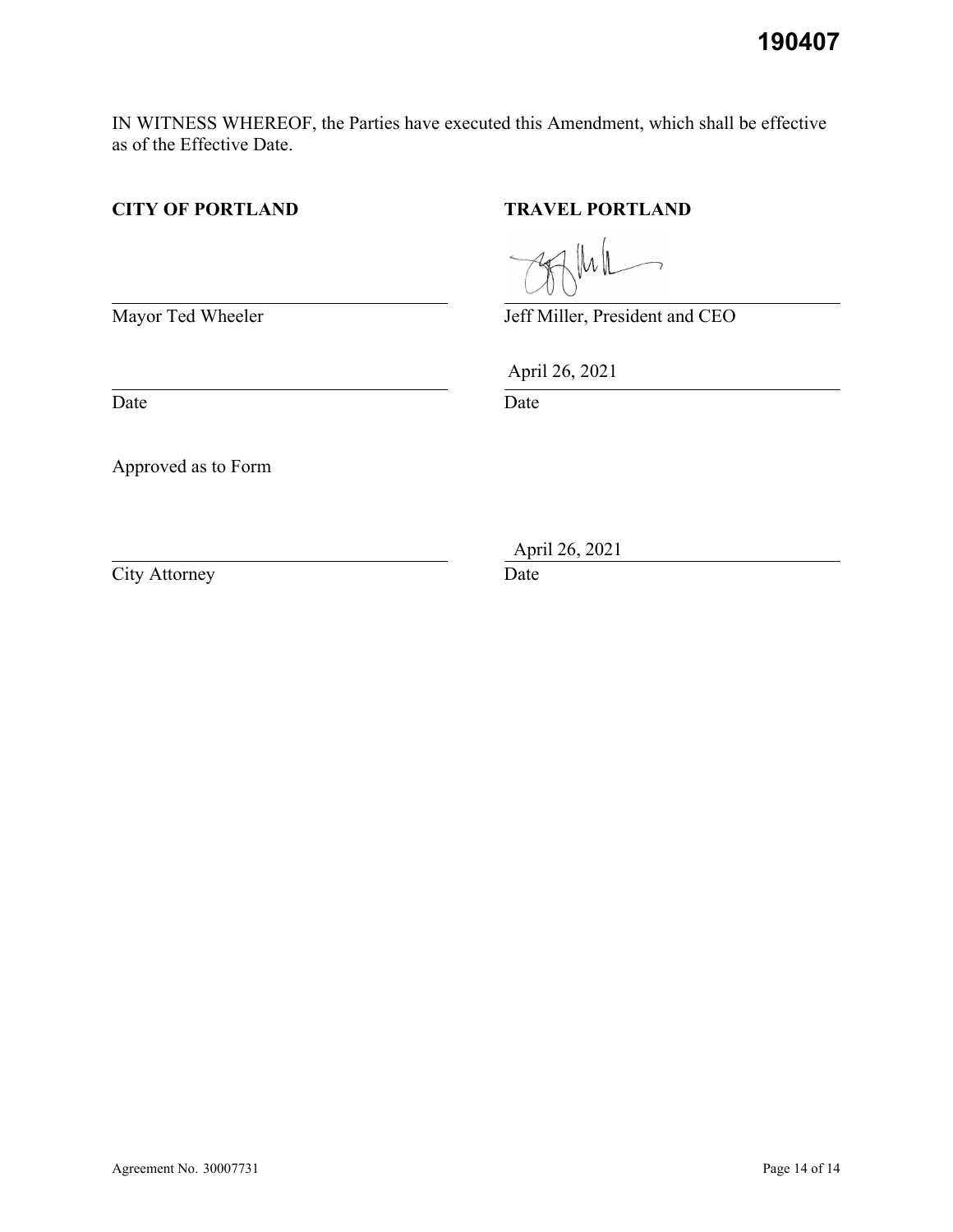As provided in Section II.D, Travel Portland shall provide a quarterly report to the City Council members, with a copy to CITY Program Manager, summarizing implementation of program activities that address the objectives contained in the Strategic Plan and the Performance Measures below. Many of the reporting requirements were paused for FY 2020 -21 due to the COVID-19 pandemic with the expectation that new benchmarks would be stablished and applied beginning in FY 2021-22. However, the economic impacts on the tourism industry have been deeper and longer than anyone expected and many associated businesses and venues, especially those associated with the meetings industry, are not expected to begin seeing recovery until the third or even fourth quarter of calendar 2021.

Because of the uncertainty about the timing and strength of the pandemic recovery, the Performance Measures below are framed to first establish appropriate benchmarks and then measure against those. The intention is to establish these in FY 2021-22 but for some, recovery may lag and the new benchmarks may be delayed into FY 2022-23. The Performance Measures include additional reporting measures to help measure benefits from travel and tourism to all sectors of the city of Portland and to support entry or advancement in the industry for minority enterprises and organizations.

# **OBJECTIVE #1: MAINTAIN A HIGH LEVEL OF EFFECTIVENESS.**

To aid in assessing Travel Portland's overall effectiveness:

A) Beginning in FY 2021 -22, establish a new benchmark and growth projections for the return on investment (ROI) for Travel Portland's convention sales and marketing programs. Utilize the Destinations International Economic Impact Calculator, which reflects current business and travel conditions and the expected trajectory of the recovery, as the basis for this work. The Calculator is the industry standard used in forecasting the economic impact of meetings and conventions. Submit this new benchmark information no later than the due date of the final quarterly report for the FY 2021 -22and report sales efforts implemented during FY 2021-22.

B) No later than December 15, 2022, update ROI targets for FY 2022-23 through FY 23-26 and update Performance Measures to incorporate them.

#### **OBJECTIVE #2: PROMOTE MINORITY TOURISM AND DIVERSE GROUP CONVENTIONS.**

A) Travel Portland seeks to 1) maintain and grow the number of minority partners actively participating with our programs, services and activities, 2) ensure that Portland's minority enterprises and organizations are able to connect with and benefit from the local tourism and convention industry and 3) maximize marketing and servicing of minority conventions and tourism. Through our Vice President of Diversity, Equity and Inclusion as well as our Community Engagement Team, we will continue to work with Prosper Portland, the Mercatus website and the minority Chambers to reach businesses and vendors who want to connect to the tourism economy in Portland.

B) Support educational and training activities that help minority enterprises and organizations understand how to leverage tourism opportunities for success. That support includes partner trainings, networking events, support of events like My People's Market, and support for vendors with physical locations with Google My Business support from our vendor, Locl.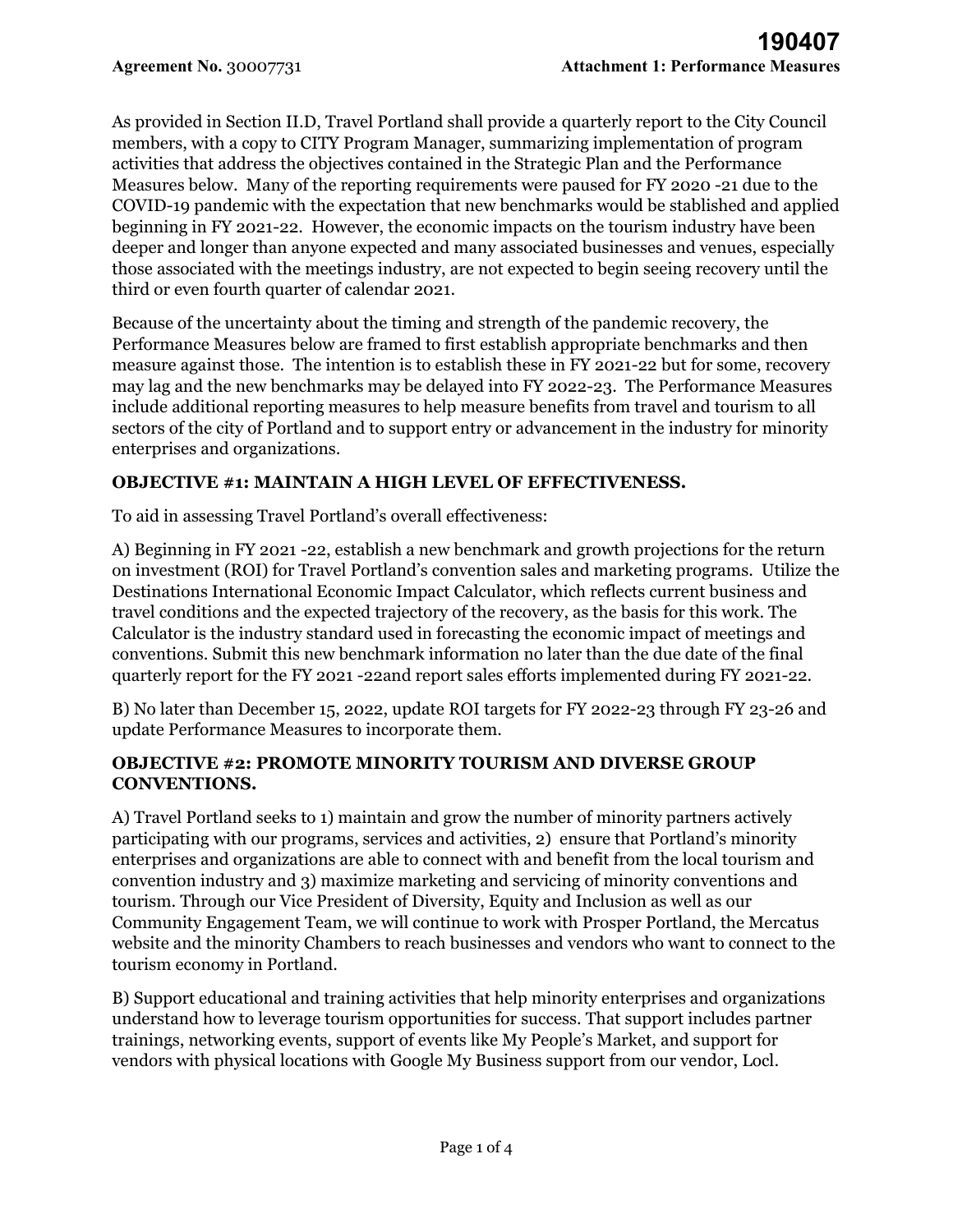C) Report on efforts to attract conventions of diverse organizations. Those include: Black, Hispanic or Latino, Asian, Indigenous, LGBTQ+, People with Disabilities and any other groups who self-identify as diverse. Report to include:

- o New Bookings
- o Total Bookings
- o Room Nights from Bookings
- o Leads
- o Leads Lost

## **OBJECTIVE #3: REPORT THE HEALTH OF THE MARKET USING THIRD PARTY RESOURCES**.

Report the following measures (data sources may change):

A) Hotel Demand - to compare Portland market to competitive markets and to past Portland historical demand:

- 1. Using data from Smith Travel Research, report monthly changes in Occupancy, Average Daily Rate and Revenue per Available Room (RevPar) by area of the city in the quarterly report.
- 2. Using data from Portland Revenue Division, to be provided by the 25th day of the month following the end of the quarter, report quarterly changes in lodging tax collections by area of the city. Those areas include Downtown, Airport, Eastside and Jantzen Beach.

B) Intent to Travel for both National and Regional Markets - MMGY Reports.

C) Ad Accountability - report visitation and/or market spend based on Travel Portland sales/marketing programs.

# **OBJECTIVE #4: MEASURE PERFORMANCE OF SALES ACTIVITY.**

To assess the effectiveness of marketing and convention sales activity as recommended by Destinations International, Travel Portland will:

A) Monitor and track lost opportunities, including reasons for lost opportunity, estimate of lost room nights, estimate of lost attendance, and estimate of lost economic impact.

B) Monitor and track cancellations including number of cancellations, reason for cancellations, estimate of room nights cancelled, estimate of cancelled attendance, and estimate of cancelled economic impact

#### **OBJECTIVE #5: MEASURE AND BENCHMARK INTERNATIONAL VISITORS.**

A) Reestablish measurement of international visitors to Portland once direct service to Europe and Asia returns. Begin by benchmarking a full year after these flights restart and work with Tourism Economics, an Oxford Economics Company, to develop a competitive set of destinations for comparison. We anticipate international travel to be the last to recover in tourism to Portland.

B) Once benchmarks and competitive destinations are determined, update Performance Measures to incorporate them.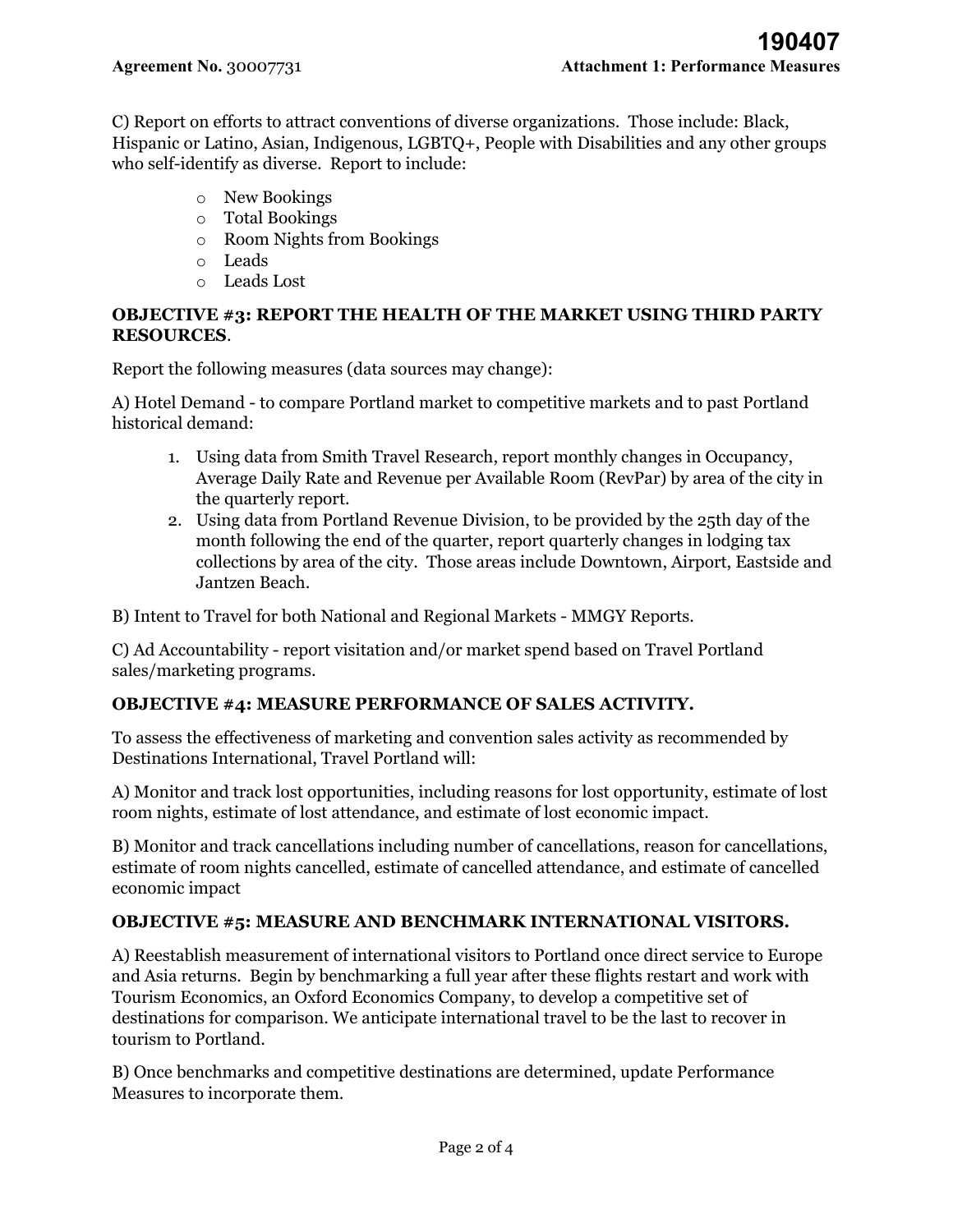### **OBJECTIVE #6: MEASURE INDUSTRY AWARENESS OF AND PARTICIPATION IN TRAVEL PORTLAND PROGRAMS.**

In order to gauge industry awareness of and participation in Travel Portland programs, Travel Portland will:

A) Conduct a biennial survey (in even numbered fiscal years beginning in 2022) of visitor industry businesses and leaders to gauge knowledge and enthusiasm for Travel Portland programs. Continue monitoring market stabilization and business activity recovery.

B) Continue programs to ensure broad representation from Multnomah, Clackamas, and Washington Counties in each of the following categories: accommodations, dining, transportation, attractions/activities, retail and services.

C) Continue to work with the State and Multnomah, Washington and Clackamas counties in pursuit of cooperative marketing opportunities.

## **OBJECTIVE #7: TRACK AND MEASURE POSITIVE MEDIA PLACEMENT AND CONSUMER SENTIMENT.**

Travel Portland will work to secure positive editorial placement in both national and international media. Travel Portland will identify and report using industry standard criteria of circulation and the resonance of their yearly key messages. Those key messages will be based on current trends and consumer interest in Portland and our regional assets and will change over time.

A) Measure and report total impressions, overall tone and number of media placements which could potentially affect consumer perception of Portland as a business and leisure travel destination. FY 2021-22 will establish a new benchmark for this measure as we are expecting a significant reduction in media attention.

B) Measure and report our success in placing defined key messages in media placements which could potentially affect consumer perception of Portland as a business and leisure travel destination using a third-party media monitoring vendor, Cision currently. The share of voice will be tracked for the number of placements and number of impressions in the following key messages: Arts & Culture, Events& Festivals, Hotels & Lodging, Markers & Shopping, Outdoors, Portland Region, Neighborhoods, Activities & Attractions, Food & Drink, Transportation, Diversity, Meetings & Conventions, Nightlife, and Family-friendly.

C) Measure and report the number of media engagements in which at least one minority-owned business is highlighted. This can include email pitches, deskside meetings, hosted media visits or events, response to media inquiries, and other interactions. Travel Portland's goal is that 100 percent of proactive media engagements will include at least one or more minority-owned businesses.

D) Report Consumer Sentiment of Portland from a national audience but with a focus on the west coast. Using a vendor such as Engine Insights, our current vendor.

# **OBJECTIVE #8: MEASURE CUSTOMER SATISFACTION.**

To measure customer satisfaction, Travel Portland will: